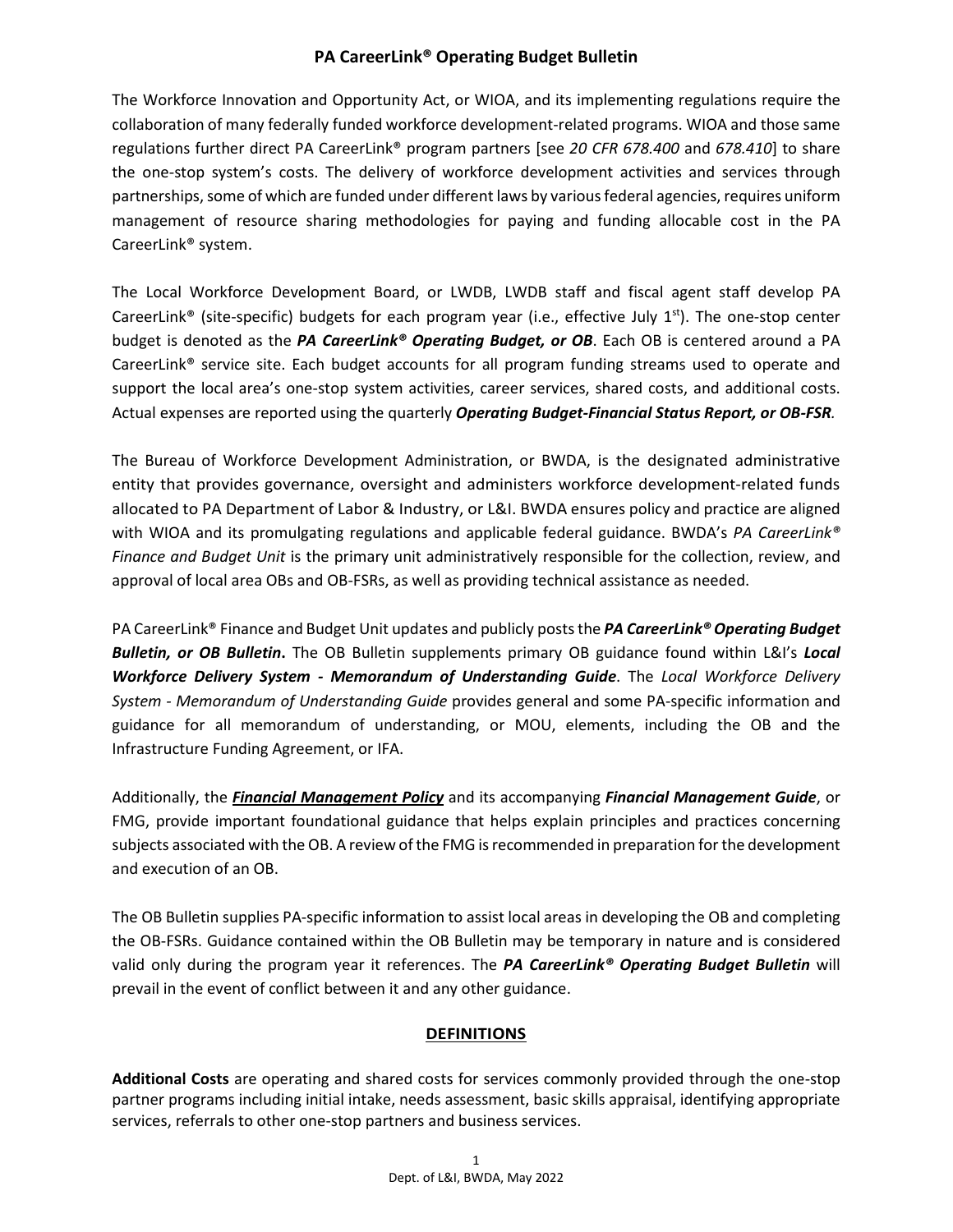**Allocation** is the process of assigning a cost, or a group of costs, to one or more cost objective(s), in reasonable proportion to the benefit provided or other equitable relationship. The process may entail assigning a cost(s) directly to a final cost objective or through one or more intermediate cost objectives.

**Cost objective** is a program, function, activity, award, organizational subdivision, contact, or work unit for which cost data are desired and for which provision is made to accumulate and measure the costs of processes, products, jobs, capital projects, etc. A further distinction is made between intermediate cost objectives (2 CFR 200.60) and final cost objectives (2 CFR 200.44).

#### **Funding Types**

- **Cash** are funds provided to the LWDB or its designee by one-stop partners, either directly or by an interagency transfer or third party.
- **Non-Cash** are expenditures incurred by one-stop partners on behalf of the one-stop center; and goods or services contributed by a partner program and used by the one-stop center. Contributions must be valued consistent with *Uniform Administrative Requirements*, *Cost Principles*, and *Audit Requirements for Federal Awards* 2 CFR Part 200, also known as the *Uniform Guidance*, and 20 CFR 678.720.
- **Third party-in-kind** are contributions of space, equipment, technology, non-personnel services or other like items to support the infrastructure costs associated with one-stop operations, by a nonone-stop partner to: support the one-stop center in general; or to support the proportionate share of one-stop infrastructure costs of a specific partner.

**Infrastructure costs** are non-personnel costs that are necessary for the general operation of the one-stop center, including but not limited to applicable facility costs (such as rent), utilities and maintenance, equipment (including assessment-related products and assistive technology for individuals with disabilities), and technology to facilitate access to the one-stop center, including technology used for the center's planning and outreach activities. Common identifier costs may be considered as costs of one-stop infrastructure.

**Infrastructure funding agreement, or IFA,** describes a reasonable cost allocation methodology, where infrastructure costs are charged to each partner based on partners' proportionate use of the one-stop center, relative to the benefits received from the use of the one stop center consistent with Federal Cost Principles in the Uniform Guidance at 2 CFR part 200, and the Department of Labor exceptions at 2 CFR part 2900. A local workforce development board may negotiate an umbrella IFA or individual IFAs for one or more of its one-stop centers.

**One-Stop operating budget, or OB,** (formerly Resource Sharing Agreement Budget, or RSAB) is a consolidated budget report in which the local area grantees enter their budget data for the new year and report actual expenditures on a quarterly basis. The consolidated budget reports provided by the local area grantees initiate and finalize discussions and internal agreements with each state PA CareerLink® partner agency. The results provide the annual allocation of state PA CareerLink® funds that are made available for distribution to local area grantees. Grantees identify the costs as Facility, Operating and Personnel expenses by each PA CareerLink® and applicable State PA CareerLink® partner agency.

**Required and additional partners** are entities that administer required programs or activities as described in WIOA Sec. 121(b)(1)(B) and 20 CFR 678.400, or the additional programs as described in WIOA Sec. 121(b)(2)(B) and 20 CFR 678.410 in a local area. Required programs and activities are mandated to be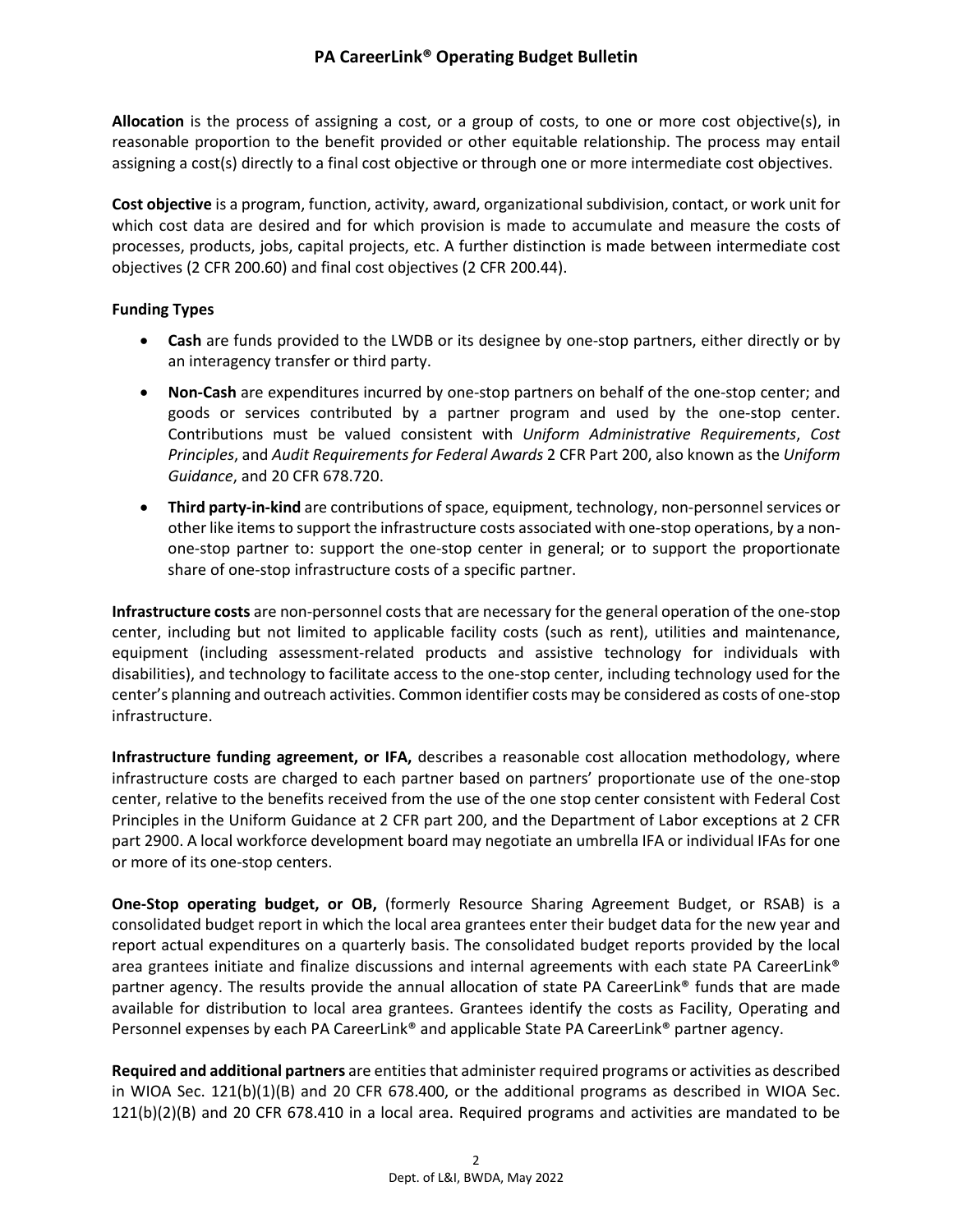made available in the PA CareerLink® delivery system while additional programs may be made available if approved by the CEO and the LWDB. All one-stop partners must enter into a MOU with the LWDB.

**Shared Operating Costs and Shared Services** may include costs of shared services that are authorized for and be commonly provided through the one-stop partner programs, including initial intake, assessment of needs, appraisal of basic skills, identification of appropriate services, referrals to other one-stop partners and business services.

### **OPERATING BUDGET (OB)**

The OB is the annual financial plan agreed upon by the chief elected official, or CEO, LWDB and partners in the MOU to deliver services in a local area. The MOU must contain provisions describing how the costs of shared services provided by the one-stop system and operating costs will be funded, including infrastructure costs for the one-stop system as detailed in WIOA sec.  $121(c)(2)(A)$  and 20 CFR 678.500(b).

### **PA CareerLink® Costs Categories (Expenses):**

The OB consists of the following *cost categories*, also denoted as *expenses*, specifically identified in the statute: *infrastructure costs*, defined in WIOA sec. 121(h)(4)) and *additional costs* (see WIOA sec. 121(i)). Additional costs must include applicable career services and may include shared operating costs and shared services related to the operation of the one-stop delivery system but does not constitute infrastructure costs. These additional costs are described in WIOA sec. 121(i); further guidance is found in [Training and Employment Guidance Letter No. 17-16,](https://wdr.doleta.gov/directives/corr_doc.cfm?DOCN=4968) *Infrastructure Funding of the One-Stop Delivery [System](https://wdr.doleta.gov/directives/corr_doc.cfm?DOCN=4968)*.

Infrastructure costs are direct building charges such as rent, utilities, insurance, and taxes. All required partners must contribute toward infrastructure expenses. When applicable, rent is divided into two categories: rent and direct rent. Direct rent is subtracted from rental expenses prior to allocating to the remaining partners. Offices that do not pay rent (i.e., offices housed in state-owned buildings or offices that own the property) must use either Facility Utilities and Building Maintenance or Direct Facility Utilities and Building Maintenance as the primary facility expense.

Operating expenses are all other shared costs of services, utilities, supplies and equipment. Operating expenses can be shared based on usage. There are two methods of calculating proportionate shares of operating expenses: fixed allocations and formula allocations.

Fixed allocations are based on several quantifiable criteria determined by BWDA and verified by the contributing organization. All local areas will receive notice of these fixed allocations prior to the OB due date. These figures must be entered as direct payments towards infrastructure expenses. Financial Status Report, or FSR, entries on these allocations must be reported and drawn at a rate of twenty-five percent (25%) per quarter and must be fully drawn and expensed by the final FSR submission due date. These funds are not increased or decreased through modifications.

Formula allocations are based on outside criteria entered in the OB. It can be determined by square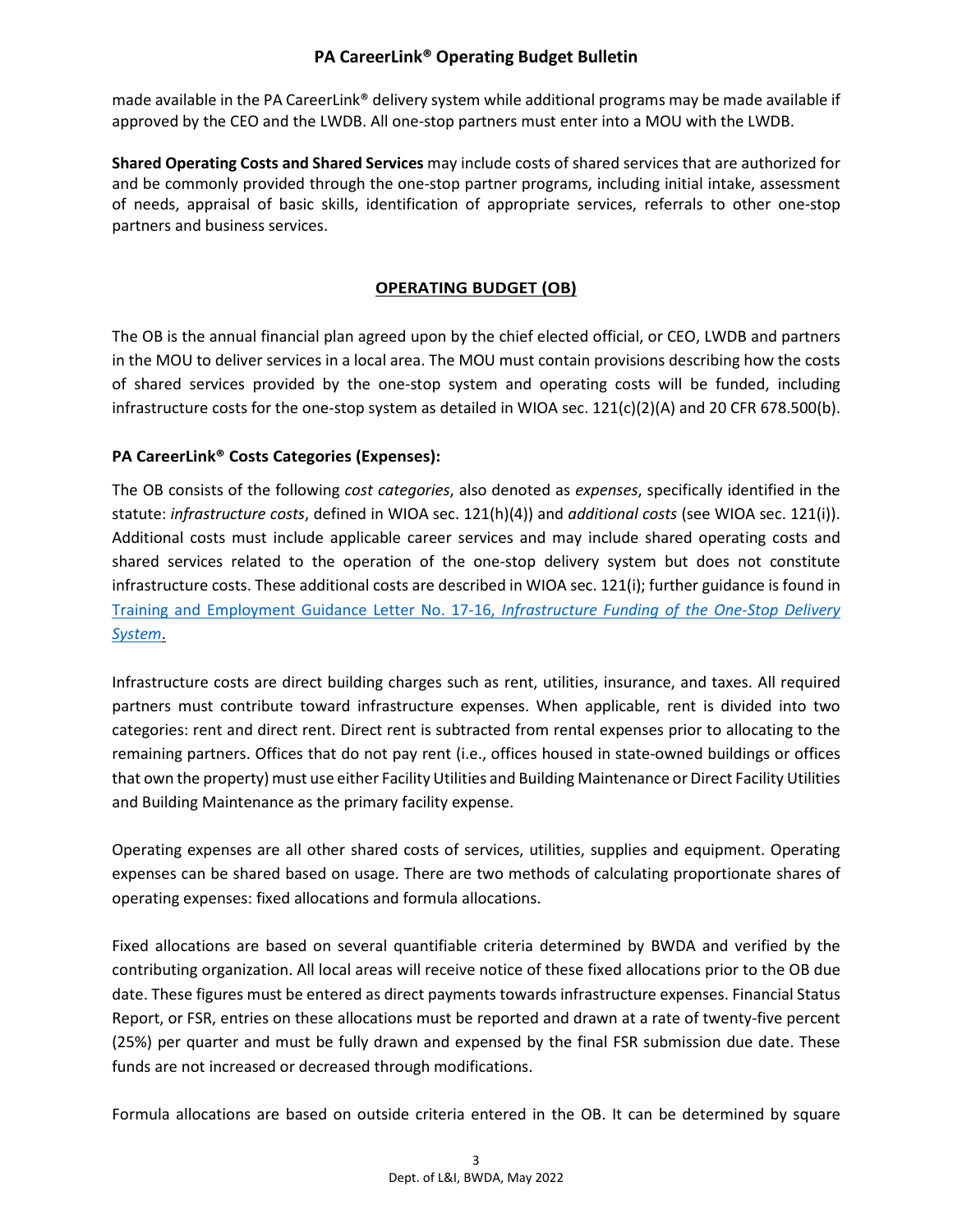footage used, full-time equivalent positions, proportionate use, or any method approved through the MOU, as long as it results in a fair allocation (proportionate share and relative benefit). The intended purpose of allocations is to allow the PA CareerLink® to proportionately offset expenses and allocate to contributing partners based on the operational shared expenses within the PA CareerLink®. For example, if a partner does not use the postage meter, that partner is not required to contribute toward the expense. However, it is common to use formula allocations to still allocate costs across all partners that are not identified as a fixed allocation (i.e., direct rent only partners). More details are referenced within this Bulletin at *PREPARING THE OPERATING BUDGET TEMPLATE - Key Budget Sections***.**

The budget is intended to be a reasonable estimate of incurred expenses. All anticipated expenses are reported in entirety and should exclude any form of income or offsets. Requesting too much or too little will not result in corrective action or issues, provided the requests are identified as reasonable and accepted by all involved partners. It is understood that requested values may need modifications for not only the addition or removal of partners, but also as part of a closeout.

The OB must be periodically reconciled against actual costs incurred and adjusted accordingly. Reconciliation ensures a cost allocation methodology, i.e., how infrastructure costs are charged to each partner in proportion to one-stop center partner usage, and the relative benefit received. Partners may further refine the OB, as needed, to assist in tracking their contributions. It may be necessary at times to separate the budget of a comprehensive one-stop center from a specialized center or an affiliate center.

*Note*: For more information or help with cost allocation, review the *Cost Allocation and Cost Allocation Plans (CAPs)* online training module available on [WorkforceGPS.](https://www.workforcegps.org/)

### **Preparing a New Operating Budget:**

- The local funding support analysis and partner negotiations of expected PA CareerLink<sup>®</sup> facility expenses should be based on the previous year's expenditures and anticipated operational costs for the upcoming program year, focusing on the systemic workforce services required to meet the needs of employers, job seekers and other customers. In terms of state-level programs, budget estimates serve as the basis for the overall reserved statelevel funding and subsequent local PA CareerLink® site-specific allocations and Notice of Obligations, or NOO.
- The previous program year's, or PY, final partner-approved budget, and received BWDA concurrence, must be used in preparation for the new PY budget. Each budget must reflect the previous year's final modified budget figures. For example, if the PY19 budget allocated \$100,000 initially, but there was a modification, the modified budget is used as the basis of comparison against the PY20 proposed budget.
- For local workforce development areas, or LWDAs, with multiple PA CareerLink<sup>®</sup> sites, the budget worksheets must be submitted in a single Excel workbook file with a summary tab aggregating all information from the multiple PA CareerLink® sites.

#### **Operating Budget Modifications:**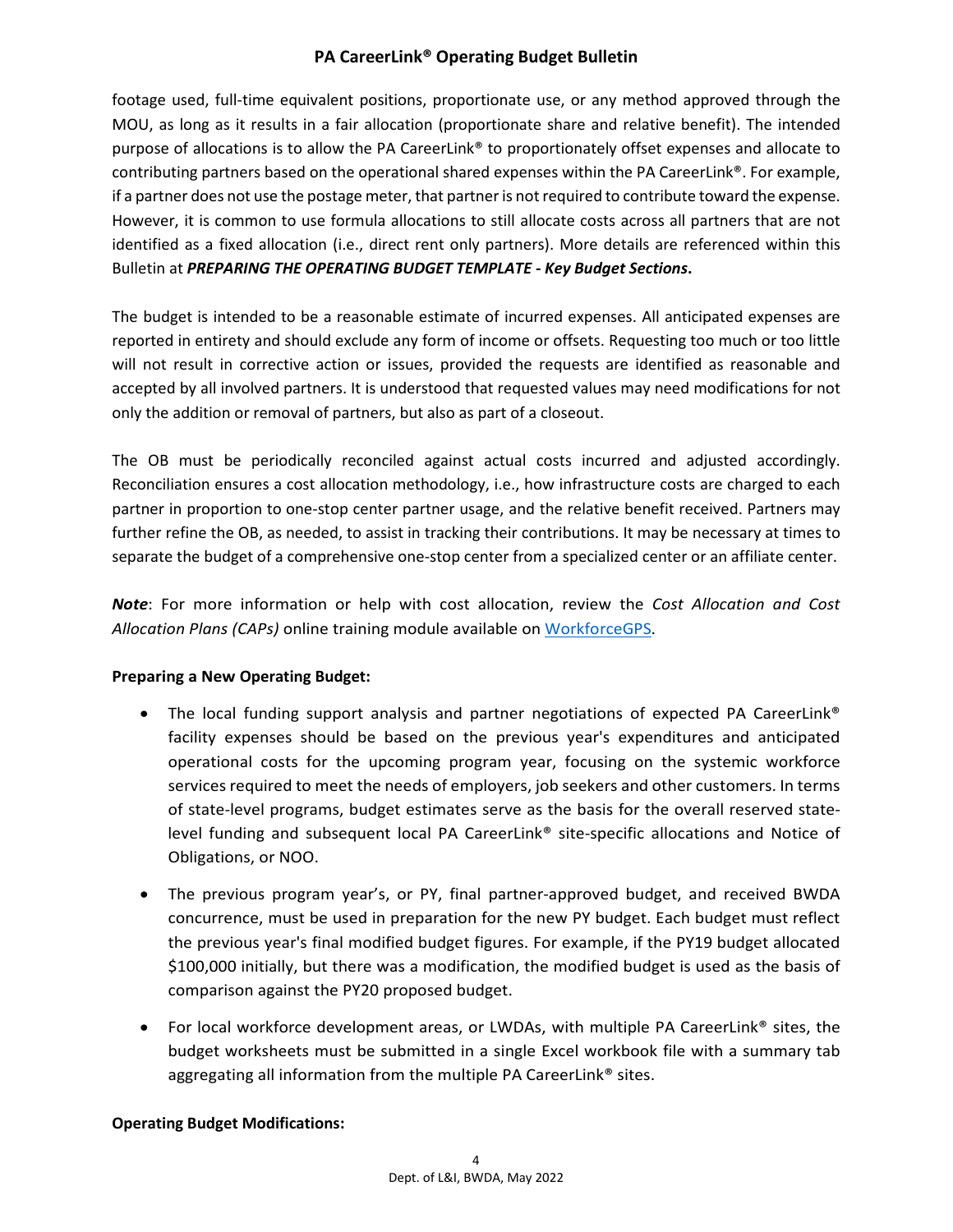Budget modification may be needed for a variety of reasons including, but not limited to, the addition or removal of one-stop partners and changes to either allocation methods or agreed upon shared costs. BWDA may also require modification due to other factors.

**Note**: In addition to the close-out, local areas are permitted two (2) optional modifications per year.

- Periodic reviews and budget adjustments are expected. Reasons for budget modifications must be identified in the governing local area MOU. However, all partners are financially liable for all shared expenditures incurred as part of the budget as outlined in the MOU. For example, if a partner reduces staff during a given quarter, that partner is still liable for all shared costs until the budget open modification period occurs. At that point, the partner can request the modification to reduce the number of full-time equivalents, or FTEs, which in turn, would lower that partner's cost.
- Budget modifications must be approved by partners in advance to submission. In limited circumstances, BWDA may unilaterally approve state-level partner modifications, if given the authority. The budget should be numbered to reflect the most current budget modification for the current fiscal year. For example, the original budget will indicate the budget's *modification* section as blank; for subsequent modifications, a numbering sequence (e.g., "1", "2") must be annotated within the budget's *modification* section.
- An explanation of budget changes must be provided within the budget's *comments* section.
- Line-item budget changes that do not affect the total budget amount do not require a formal modification. However, all partners must be provided with the necessary information reflecting the revision.

### **PREPARING THE OPERATING BUDGET TEMPLATE**

L&I's OB template may not capture the diversity in cost allocation methodologies; therefore, LWDBs and fiscal agent staff may propose methodologies for inclusion in OB template revisions.

*Note:* Highlight (or change the font color to red) any altered OB template row and/or column. OB template formulas must not be altered or deleted without identifying the changes. If the LWDB has difficulty completing the OB template, including the use of additional cost allocation methodologies, then field staff must request technical assistance via email from BWDA's PA CareerLink® Finance and Budget unit's resource account at **[RA-LI-PACL-FINOP@pa.gov.](mailto:RA-LI-PACL-FINOP@pa.gov)**

### **Key Budget Sections**

**Shared Annual Costs (Part 1):** There are two major classes of shared costs. The first is One-Stop Center Infrastructure Costs [see *20 CFR 678.700*]; LWDBs must identify the types of infrastructure-related costs necessary to support PA CareerLink® activities and services under two sub-categories: *Facilities* and *Operations*. The second shared costs class is Additional Costs [see *20 CFR 678.760*]. One-stop partners must use a portion of their program funds to pay the additional costs under two sub-categories: *Personnel* and *Services*.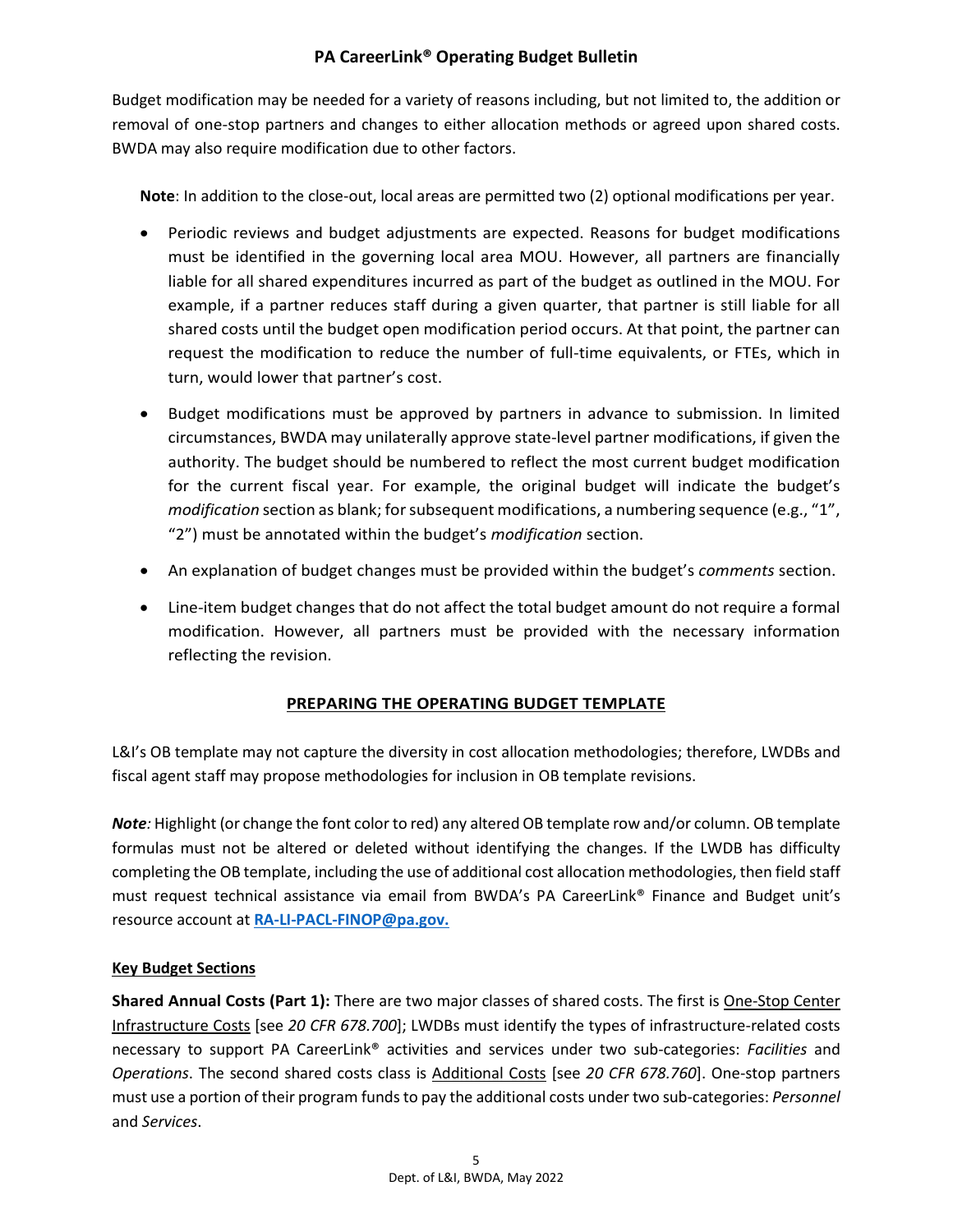- Partner programs are required to dedicate funding for infrastructure and other shared costs. Costs benefiting all partner programs should be shared and reflected in the budget. Sites should review current procured items guaranteeing cost effectiveness and avoiding duplicative procurement. For example, many offices have multiple postage meters and copiers. Partners should review the need for multiple devices and share costs whenever possible.
- PA CareerLink® partners will identify the types of shared costs necessary to support PA CareerLink® activities and services. Shared costs must be defined as Facility/Building, Operations, or Personnel/Staff and Services; however, the team may further detail the definitions as applicable.
	- o *Facility/Building* includes building rent, maintenance costs, utilities, building improvements, non-personnel costs (e.g., security or janitorial services) or any other similar costs related to the physical structure of the PA CareerLink®.
	- o *Operations* includes costs associated with business office operations and the delivery of services. These types of costs may include, but are not limited to, office/facility supplies, printing, marketing, outreach, memberships, subscriptions, communications, and equipment leases.
	- o *Personnel/Staff* includes staff salaries, fringe benefits and staff travel.
		- Salary is calculated based on the actual and/or estimated annual salaries.
		- **Benefits are calculated based on historic or actual rates in relation to salary totals.**
		- State partners will share costs of the Site Administrator, one greeter or receptionist. State partners will also share the cost of a security guard, if warranted, and if approved by a majority vote amongst all state partners.
- Enter the budget amount on each line and identify if the cost is State (S) or Non-State (NS).

**Methods of Allocation (Part 2):** As agreed upon in the local area MOU, each partner program's used allocation methods must be based upon each local one-stop partner program's proportionate use of the one-stop delivery system and relative benefit received, consistent with the Uniform Guidance found at 2 CFR part 200, including the Federal cost principles, the partner programs' authorizing laws and regulations, and other applicable legal requirements. Even though a one-stop partner may not be physically present in a one-stop site, they must provide access to their programs via the one-stop system and still contribute to infrastructure costs. [See *20 CFR 678.420*]

- Various allocation methods can be used to define the measure of benefit to programs. Allocation methodologies may be aggregated and allocated using a methodology agreed upon by the partners reflecting the best measure of benefit received by the partner programs.
- Allocation methods may vary depending on the type of cost. Each allocation method detailed on the budget must be identified.
- If quantity of FTEs is the allocation method, then the quantity of FTEs for each partner on the budget should match the quantities listed on the related Staff Survey.
- If a program partner does not share in an allocation method shared by all other partners, then the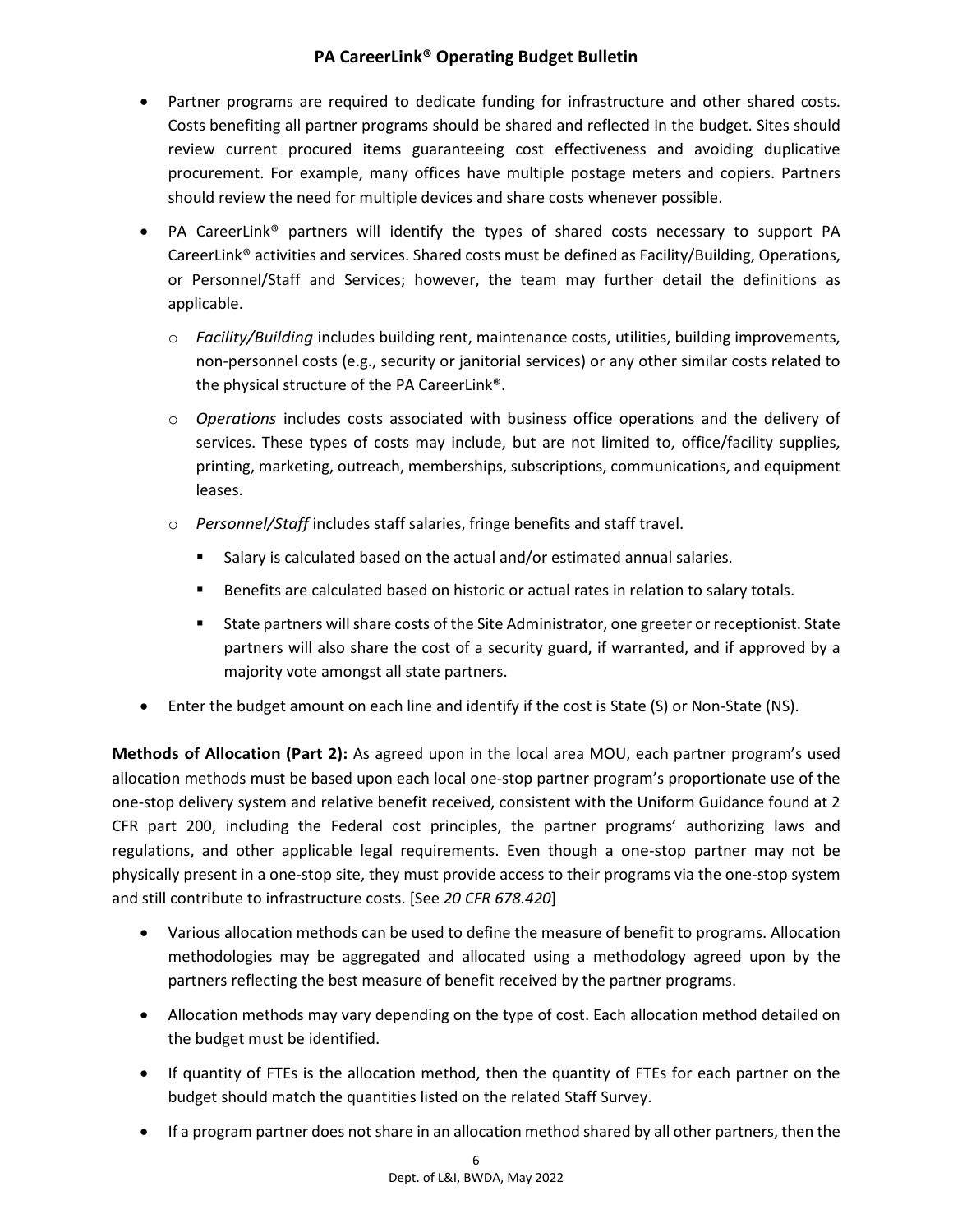reasons must be provided in the comments section.

- All one-stop program partners party to the local area MOU are considered "full" partners, and as such, must be represented in the OB.
- Rent only Contributors: an entity that provides non-WIOA program services or activities.

**Annual Allocation to Partners (Part 3)**: This section reflects the partner's annual budget allocation by line item based on the cost allocation methodology. The one-stop partners costs populate based on the formulas found in section 2.

- Partner names and the order of the names found in "Annual Allocation to Partners" must be consistent with names and order of the partner names in "Methods of Allocation."
- Line item totals in "Annual Allocation to Partners" should match the line item budget amounts listed in "Shared Annual Costs."
- Previous budget amounts should be equal to the direct previous budget that was officially approved by all partners and received BWDA concurrence.
- Generic partner names (e.g., ABC, Inc. or ZYX Social Services) should never be used. Indicate the partner's authorized program name. LWDBs may associate a partner's name with the program name.

**Comments (Part 4):** This portion of the budget should be used to offer any further helpful information and to explain budget modifications. In-kind contributions and reasons for modifications must be annotated in this section. Program income is not documented within the OB unless there is a special condition that needs to be explained. Under no situation will this section of the budget be used to expend program income funds.

### **Noteworthy Budget Items**

#### **Rent:**

- The comment section should note (1) total quantity of square feet, or sq. ft., (2) annual total cost of rent and (3) cost per sq. ft.
- Shared rent line item should list the quantity of sq. ft. and cost per sq. ft., and it should note if the rent was reduced by any Direct Rent charges.
- Direct rent that is charged per sq. ft. should list the quantity of sq. ft. and cost per sq. ft.
- Direct rent that is a fixed annual rent cost (i.e., not charged per sq. ft.) should be annotated on the budget line item. Any supporting information must be noted within the comment section.
- If there is escalation annotated on the budget line item, note within the comment section the item, amount, and effective date.

### **State Local Area Network Connections:**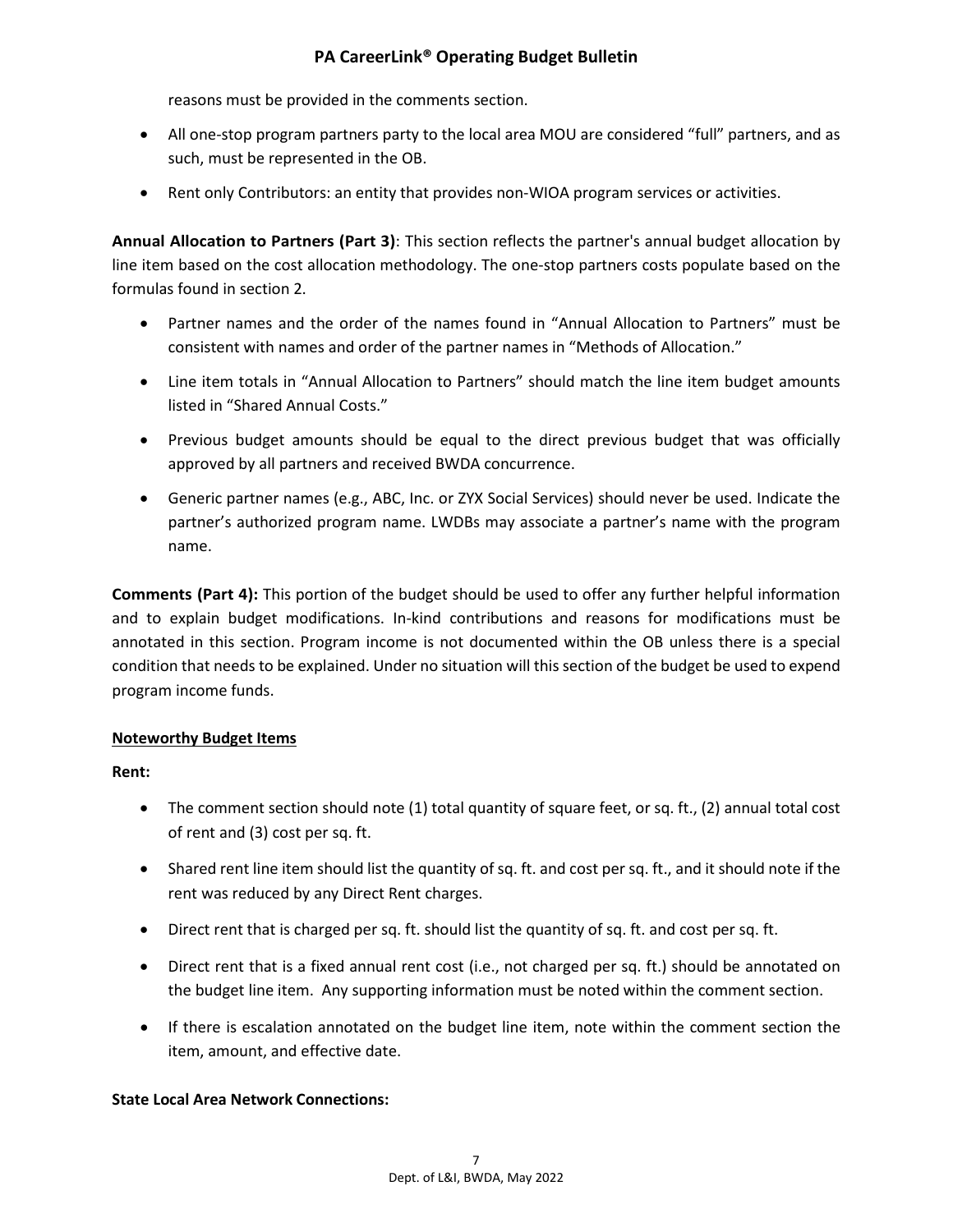- The PA CareerLink<sup>®</sup> career resource center, or CRC, connections are shared and should be listed on a separate line item from non-state device connections to the state's local area network, or LAN, which are a direct charge to the applicable local partner.
- Quantity of printers and personal computers, or PCs, should be annotated on the line item. As a reminder, all state LAN connection costs are as follows: CRC PCs \$45 each per month, CRC Printers \$20 each per month, and any non-L&I state LAN connections are \$25 each per month.
- During each new program year's budget or a budget modification, a site staff member should review the state CRC and non-state connections to the state LAN ensuring the quantities charged on the budget are still accurate. BWDA should be made aware of any changes so that the inventory of the connections can be verified and updated accordingly.

### **Budget Line Item Increases and New Line Items:**

- Significant increases to a budget line item should be accompanied with a justification for the increase so that one-stop partners understand the reason for the increase since all partners will contribute to the higher cost. The justification can be provided in an email when the budget is submitted for partner review and concurrence, or it can be annotated on the budget. BWDA will determine funding availability for all state-level partners prior to executing NOO increases.
- New line items should be notated in the budget comments as a change/modification, and if the new line item is a significant amount, a justification should also be provided.

### **Staffing Survey:**

- A staffing survey with a current partner staff list, as of the survey's effective date, should be submitted with each new PY budget and any budget modifications.
- Partner names referenced on the staffing survey should coincide with the partners listed on the related budget.
- If using an allocation method based on FTEs, partner FTEs reflected on the staffing survey should match the partner FTEs accounted for on the related budget.
- If the FTEs on the staffing survey do not match the FTEs on the budget, the reason for the difference should be notated on either the survey and/or the budget.
- Staff that are agreed to be a shared cost should be reflected as shared on the staffing survey. The shared percentage of the shared staff must be annotated on the staffing survey and budget as not all shared staff are one hundred percent (100%) shared. If a staff's salary is one hundred percent (100%) shared, do not include the staff as an FTE on the budget. Only the unshared positions or share of unshared salary should be reflected as FTEs on the budget.
- Staff that split time between multiple locations should have the various locations notated on the staffing survey.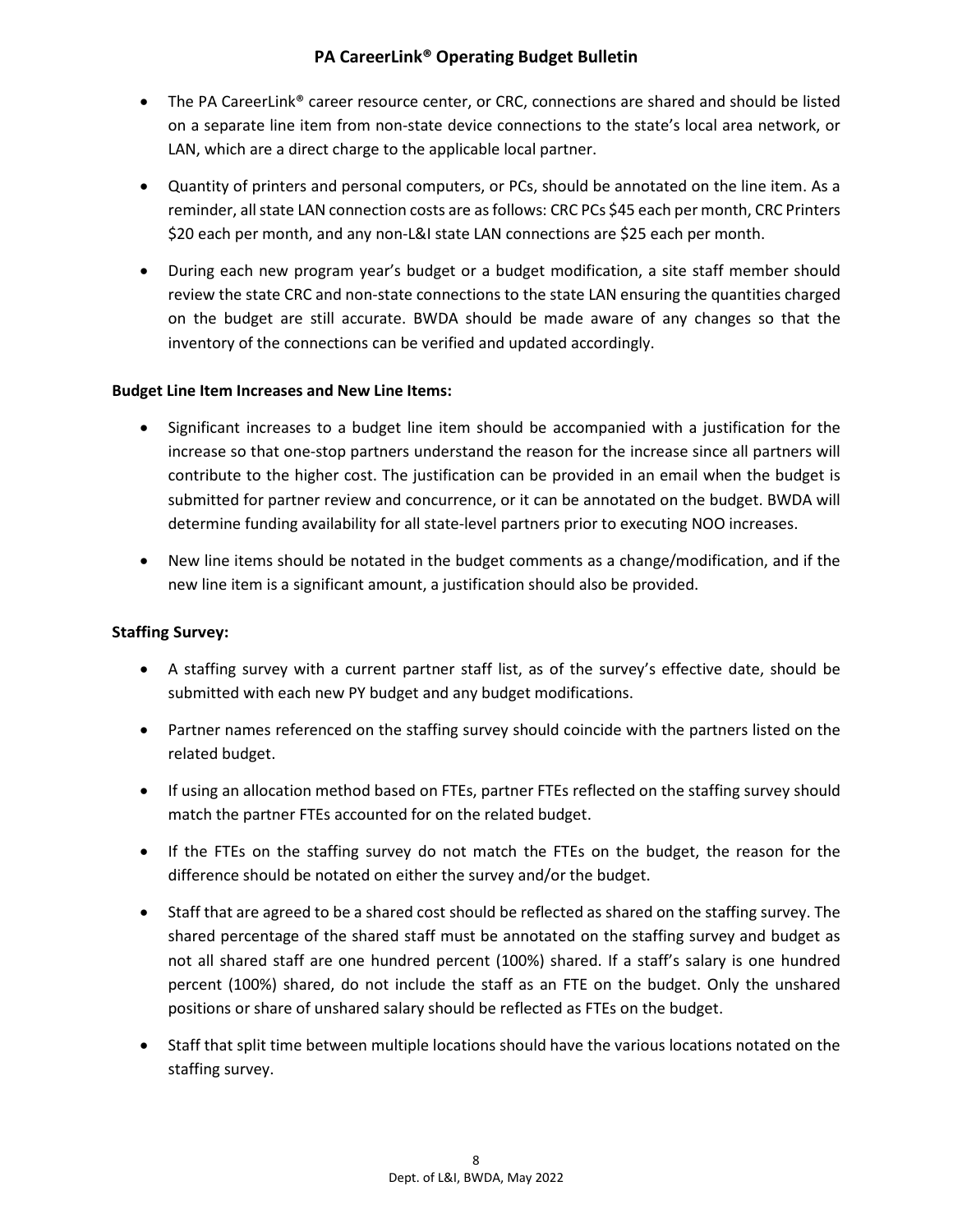• If staff going to multiple locations are not counted as 1 full FTE on any staffing survey but are on each relevant PA CareerLink® staffing survey as a portion of an FTE, ensure that the total sum of the FTE portions equal 1 FTE.

**Calculations:** Before a budget is finalized and submitted for partner concurrence, the calculations should be double-checked to ensure the following:

- FTE data, PCs and printers (LAN connected) and leasing costs are verified. This verification will eliminate unnecessary reviews at the local, regional and state-level.
- Cell formulas reference the correct cells and allocation method when allocating a line item budget to each partner.
- The partner allocations line item totals equal the total for each line item budget.
- The total budget for the sum of each line item budget should equal the total of the sum of each partner's budget allocation.

## **OPERATING BUDGET-FINANCIAL STATUS REPORT**

The *OB-FSR* is the mechanism local grantees or fiscal agents are required to use when reporting actual, site specific, expenditures that, at a minimum, identify the costs as personnel/staff, facility/building, and operations by each PA CareerLink® partner. Actual expenditures, including state-funded expenditures, must be reported on the OB – FSR. The earnings, allocation and use of program income must also be reported on the OB - FSR.

Refer to the [Financial Management Policy -](https://www.dli.pa.gov/Businesses/Workforce-Development/Pages/Pennsylvania) FMG attachments for a downloadable version of the OB - FSR.

All documented expenditures must:

- Be reasonable and allocable to the appropriate program funds;
- Conform to any limitations or exclusions set forth in the types or amount of cost items;
- Be consistent with policies and procedures that apply uniformly to both federally financed and other activities of the organization;
- Accorded consistent treatment; and
- Be determined in accordance with generally accepted accounting principles, or GAAP.

Excluding the first quarter of the program year (i.e., July, August, and Sept), *Cost Allocation Reimbursement System,* or *CARS, Request for Funds, or RFFs*, submitted after the 45-day period will not be approved if BWDA has not received the previous quarterly OB-FSR.

The OB-FSR must be submitted within 45-days after the end of each quarter except for the fourth quarter. The fourth quarter OB-FSR is the "FINAL" report for the prior program year; it must be submitted by close of business on August  $31<sup>st</sup>$ . Each quarterly report must be marked with the appropriate quarter and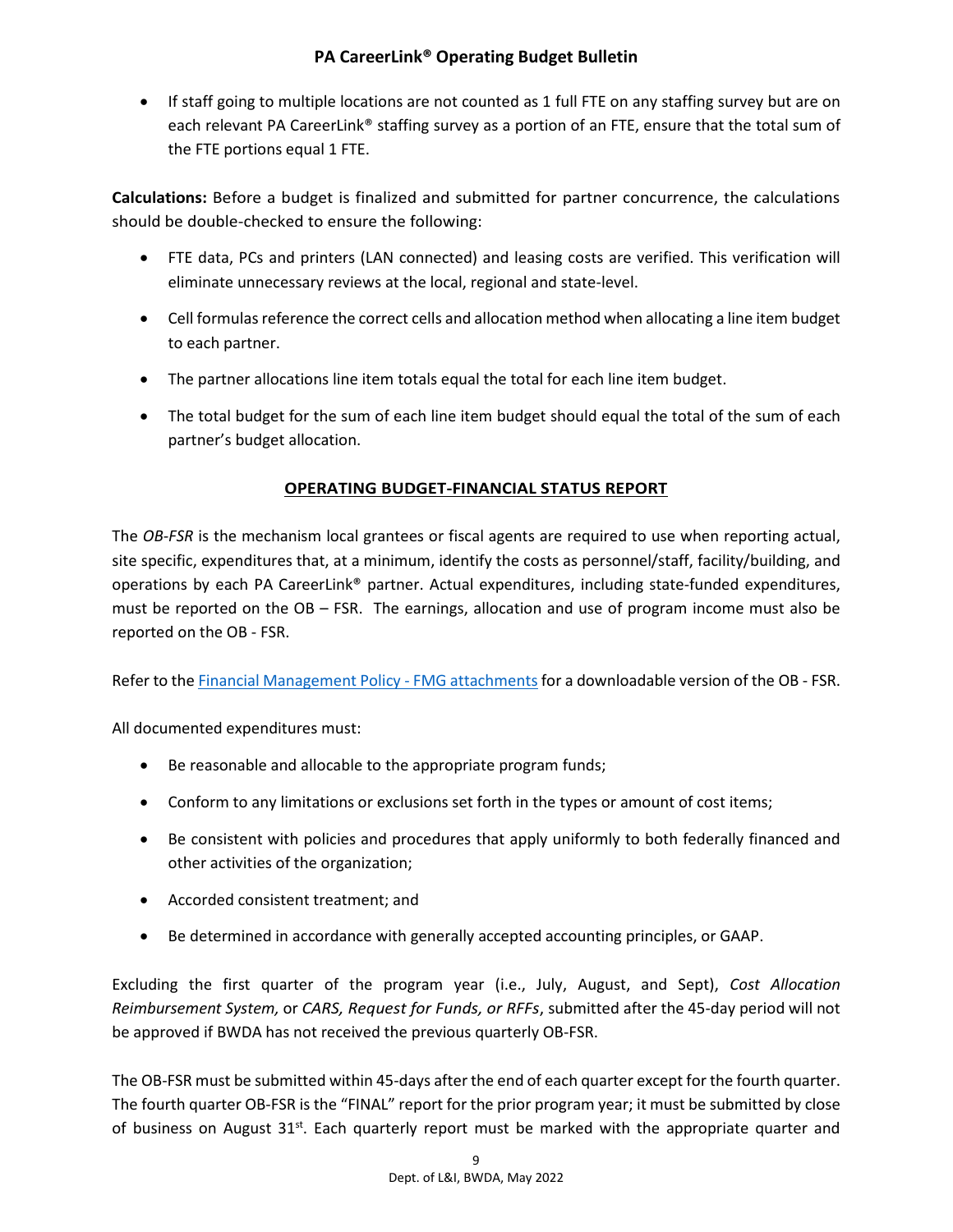submitted via email, in accordance with the previous chart timeline, to **[RA-LI-PACL-FINOP@pa.gov.](mailto:RA-LI-PACL-FINOP@pa.gov)**

Once OB-FSRs are submitted to BWDA, the local area does not need to wait for BWDA's approval to draw funds. Normally, BWDA does not indicate OB-FSR approval. BWDA may contact the local area for clarification if questions arise.

### **PROGRAM INCOME**

Program income, also known as operating income, is a key part of many OB-FSRs; however, it is not considered part of the budget. The earning, allocation and use of program income must be addressed generally in the MOU and reported on the OB-FSR. Program income is a complex part of operations, often split across multiple funding streams, including program and operating expenses. Program income must be documented by how it is earned and expended. Program income earned in a PA CareerLink<sup>®</sup> system, because of shared activities, is attributable to all one-stop program partners participating in the cost. The program income must be allocated in the same proportion as the shared costs. Program income must be expended on allowable grant activities. Partners may agree to use program income (1) to reduce their share of costs or resources needed to fund the one-stop center costs, or (2) for other purposes, if allowable under the partners' authorizing statutes and regulations. If program income is earned from user or rental fees, the program income should be distributed to all partners on the budget. Program income must be expended within the program year it was earned; there can be no carry-over of program income to the next program year.

For OB purposes, all income generated from the facilities, or utilizing resources funded by OB-related expenses, must be used (in part or whole depending on the situation) to offset the agreed upon allocations of all partners who contributed toward the revenue generating activity. Rental income, specifically income generated from renting rooms for limited events such as job fairs, training events, or meetings will be allocated across all partners. All partners contribute to the facilities costs and will share proportionately in the rental income. For partners with fixed contributions (e.g., Department of Community Economic Development, or DCED; Department of Human Services, or DHS; Unemployment Compensation, or UC) the program income is offset by an equivalent increase in reported expenses.

For example, if the UC budget allocation is \$4,000 for the year, quarterly expenses/draws would be \$1,000. If allocated \$250 in program income within the third quarter, the reported expense for the period would be \$1,250, with \$250 reported as allocated program income, and the draw would remain the established \$1,000. The reporting of \$250 in additional expenses would be proportionately reduced to all formula calculated partners.

The OB-FSR worksheet must be utilized for quarterly expenditure reporting and is the only format used when submitting quarterly expenditures for each PA CareerLink® within each LWDA. The accuracy of reported OBs acts as a health assessment for the operations within the PA CareerLink® system. A LWDA with multiple PA CareerLink® sites must submit the OB-FSR worksheets in a single Excel workbook file with a summary tab aggregating all information from the multiple PA CareerLink®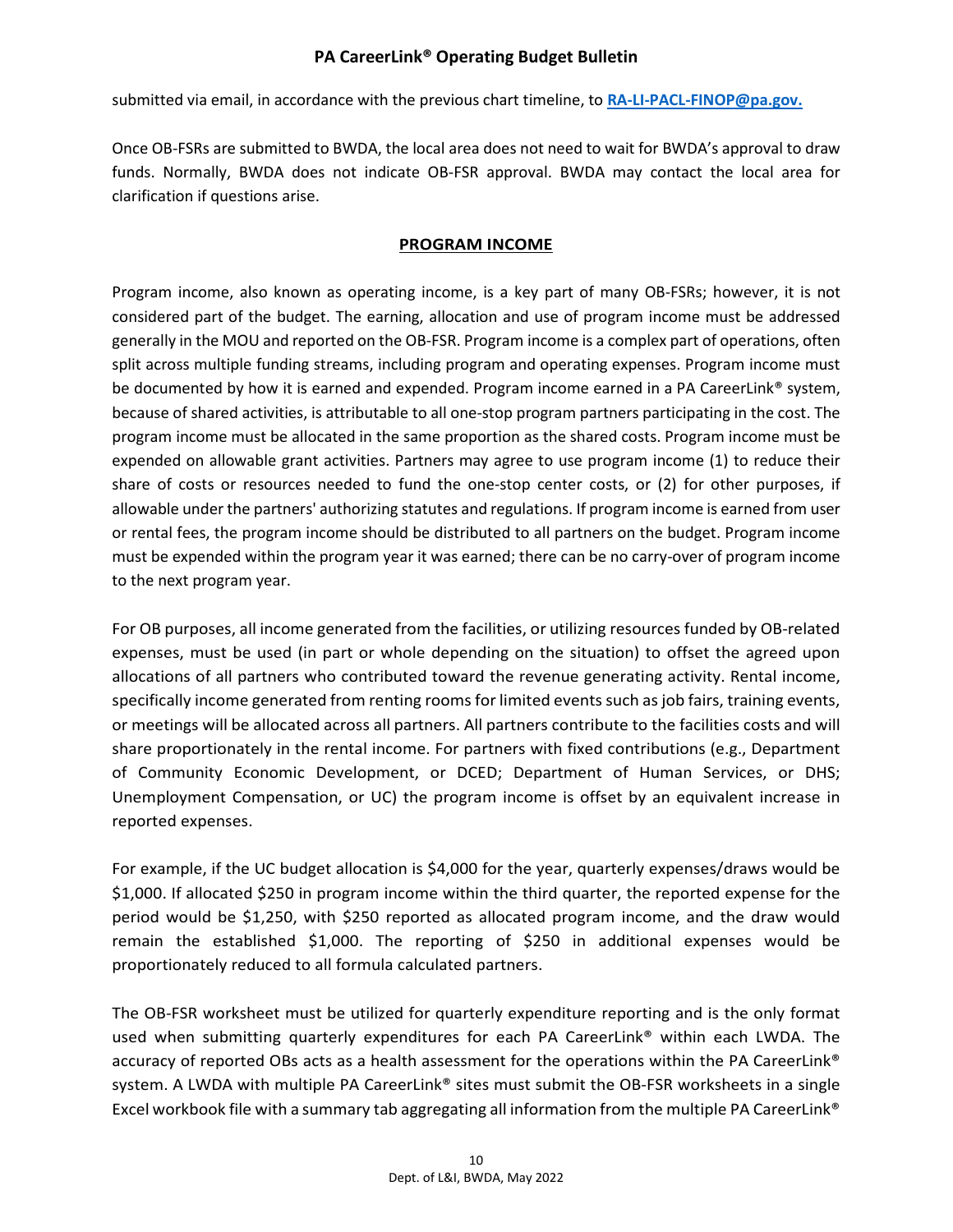sites.

The amount of quarterly program income earned and expended must be reported in the OB-FSR's **"(Part 2-A) Program Income"**. The source description of each separate program income stream must be reported in **"(Part 2-B) Program Income."** The report must notate the partner program funding stream source(s) used to generate the program income, as well as how, where and when the program income was earned. If an additional document is required to notate the program income source description, submit a document with the OB-FSR that is properly identified (i.e., same information as provided with the OB-FSR) and with the relevant notations. The amount of attributable program income for each partner must be reported in **"(Part 3) Partner Expenses"**.

*Note: If income can be assured and predicted accurately, the contributor may be considered a partner.*

*Note: Income earned from space occupied by an entity for the majority of a quarter must be counted as a partner requiring an OB modification and not as rental income.*

## **NOTICES OF OBLIGATIONS (NOOs)**

When the LWDB receives BWDA concurrence, it is recommended that LWDBs secure OB signatures from non-state PA CareerLink® partners. Once the OB concurrence is provided, BWDA will begin processing state-level partner program NOOs.

BWDA provides an administrative service on behalf of state-level PA CareerLink® partners by helping to allocate the portion of the partner's funding stream dedicated to the OB. The Deputy Secretary for Workforce Development appointed the Director of the Bureau of Workforce Partnership and Operations, or BWPO, as the partner and sole signatory for OBs for BWPO partner funds. BWPO and other state-level agencies authorize LWDBs to use the fully executed NOO, in-lieu of an OB signature page, for the following state-level partner program funding streams:

- Assistant Director for Veterans' Employment and Training Service, or ADVET
- DCED Community Services Block Grant, or CSBG, programs
- DHS Temporary Assistance for Needy Families, or TANF, Employment & Training programs
- Disabled Veterans' Outreach Program, or DVOP
- Local Veterans' Employment Representatives, or LVER
- Mediation
- Office of Vocational Rehabilitation, or OVR
- Trade Act
- UC programs:
	- o Office of UC Service Centers, or UCSC